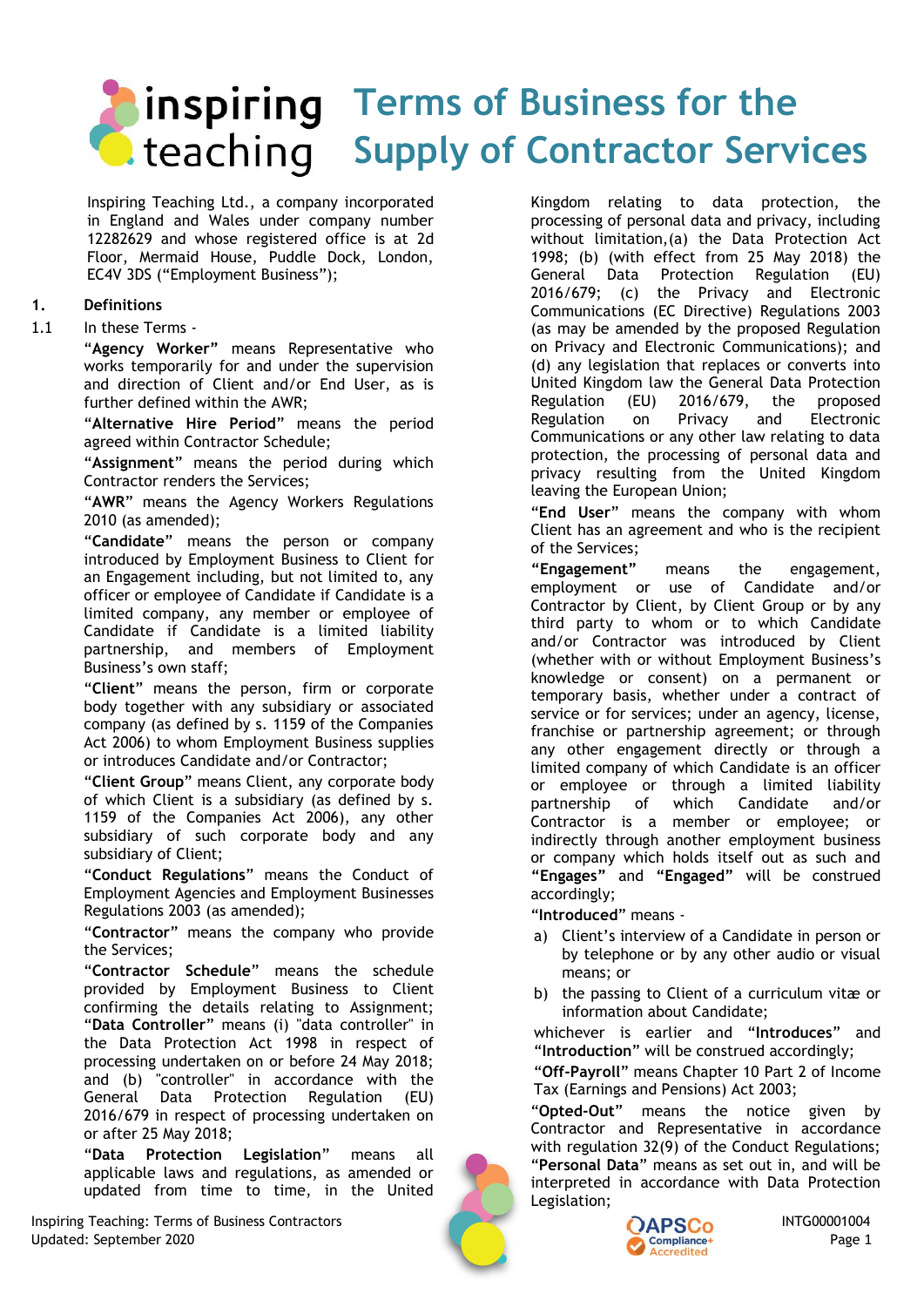"**Personal Data Breach**" means the accidental or unlawful destruction, loss, alteration, unauthorised disclosure of, or access to, Personal Data transmitted, stored or otherwise Processed in connection with these Terms or which relates to any Candidate and, where applicable, to any Representative;

"**Process**" means as set out in, and will be interpreted in accordance with Data Protection Legislation and "Processed" and "Processing" will be construed accordingly;

"**Qualifying Period**" means as defined within regulation 7 of the AWR;

"**Quarantine Period**" means the "relevant period" as set out within regulation 10(5) of the Conduct Regulations, or the period stated within Contractor Schedule where Contractor has Opted-Out of the Conduct Regulations;

"**Remuneration**" means basic salary, shift or weighting allowances, guaranteed anticipated bonus and commission earnings, car allowance and any other benefit or allowance;

"**Representative**" means employee, officer or representative of Contractor, specified in Contractor Schedule who renders the Services on behalf of Contractor;

"**Services**" means the services to be performed by Representative on behalf of Contractor pursuant to these Terms, as described in Contractor Schedule;

"**Terms**" means these terms of business and will include any Contractor Schedule issued pursuant to these terms of business; and

"**Transfer Fee**" means the fee set out within Contractor Schedule.

#### <span id="page-1-0"></span>**2. These Terms**

- 2.1 These Terms are effective from date of issue to Client and supersede all previous terms of business issued by Employment Business.
- <span id="page-1-1"></span>2.2 These Terms will be deemed to be accepted by Client and to apply by virtue of (a) the passing of information about a Candidate to Client by Employment Business or (b) an Introduction to Client of, or the Engagement by Client of, a Candidate or (c) Client's interview or request to interview a Candidate (including interview by video conferencing or by telephone) or (d) the signature by Client on a timesheet relating to services provided by Contractor or (e) Client's signature at the end of these Terms or (f) any other written, expressed acceptance of these Terms. For the avoidance of doubt, these Terms apply whether or not Candidate is Engaged by Client for the same type of work as that for which the Introduction was originally effected.
- 2.3 These Terms contain the entire agreement between the parties in relation to the subject matter hereof and, unless otherwise agreed in writing, these Terms prevail over any previous

Inspiring Teaching: Terms of Business Contractors **INTG00001004 CAPSCo** INTG00001004 Updated: September 2020 Page 2

terms of business, agreement or any purchase conditions put forward by Client.

- 2.4 For the purposes of these Terms, Employment Business acts as an employment business as defined within the Conduct Regulations.
- 2.5 Client authorises Employment Business to act on its behalf in seeking Candidates and, if Client so requests, will advertise for Candidates through such methods as are agreed with Client.
- 2.6 Where there is a conflict of provisions between the main body of these terms of business and Contractor Schedule, the main body of these terms of business will take precedence save where expressly provided for within the clauses herein or agreed as a variation set out within Contractor Schedule.
- 2.7 Headings contained in these Terms are for reference purposes only and will not affect the intended meanings of the clauses to which they relate.
- 2.8 Unless the context otherwise requires, references to the singular include the plural and feminine includes masculine and vice versa.

#### **3. Client Obligations**

- 3.1 Client agrees to, and where applicable will ensure End User will, be responsible for providing the working environment for Representative and any necessary resources, tools and facilities, save where and to the extent Client agrees that such resources are to be provided by Contractor.
- 3.2 These Terms are personal to Client and will not be assigned by it without the prior written consent of Employment Business. For the avoidance of doubt, this restriction includes any assignment to any subsidiary, associated company or member of Client's group.
- 3.3 Client undertakes to provide Employment Business with details of any specific health and safety risks in relation to the Services and Assignment, together with details of any steps taken to prevent or control such risks.
- 3.4 Client shall ensure that Representative works in a safe environment in accordance with a safe system of work. Client agrees to indemnify and keep indemnified Employment Business from and against all loss or liability suffered or incurred by Employment Business as a result of any claim by Contractor and/or Representative arising out of any injury or damage to his/her person or property suffered in the course of performing the Services.
- 3.5 Client undertakes to confirm in writing to Employment Business
	- a) the date upon which Candidate is required to commence the provision of the Services; and
	- b) the expected duration of the Engagement; and

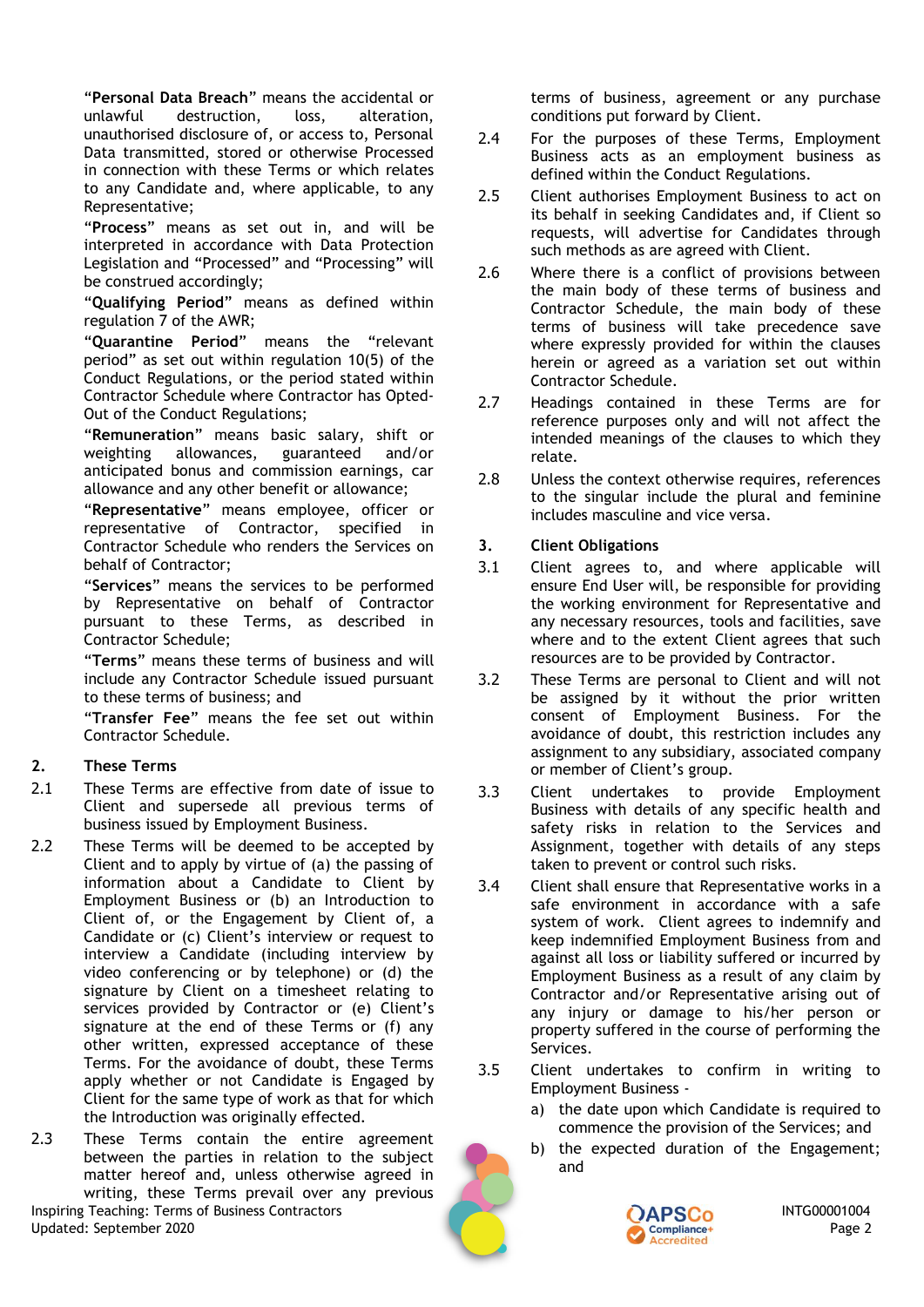- c) the nature of and/or specifics of the services required to be provided by Candidate; and
- d) the location/s Candidate is expected to deliver the Services;
- e) details of any applicable End User; and
- f) the number of hours/days and any specific time-keeping and recording requirements Client expects of Contractor; and
- g) any experience, training, qualifications, professional body authorisations that Client, the law or professional body requires Candidate to possess to provide the Services;
- h) any expenses payable by or to Candidate;
- i) any site regulations, IT access/security/usage policies, health and safety procedures and any other procedures or policies Client (or End User) requires Candidate to adhere to and will provide copies of any such policies/procedure to Employment Business, and
- j) any health and safety risks and any steps taken to address those risks.
- <span id="page-2-2"></span>3.6 Client undertakes to notify Employment Business immediately of its, or of Client Group's, or of End User's, intention to
	- a) engage a Candidate Introduced by Employment Business; or
	- b) extend Assignment of Representative or otherwise Engage directly or indirectly a Candidate/Representative Introduced and/or supplied via Employment Business; or
	- c) engage a Candidate and/or Representative on a permanent, contract or temporary basis or otherwise (including through another recruitment agency, employment business or limited company).
- 3.7 Where the AWR applies to Assignment, Client warrants that it will, from the start of Assignment, provide Agency Worker with
	- a) information about relevant vacant posts with Client, or with End User where applicable; and
	- b) save where objectively justifiable, access to any and all collective facilities and amenities, in the same manner as if Agency Worker were a direct worker or employee of Client, or of End User where applicable.
- <span id="page-2-3"></span>3.8 Upon request from Employment Business, Client undertakes to provide (without delay) to Employment Business accurate information about the working and employment conditions that are applicable to Client (or applicable to End User where relevant) whether by contract or by collective agreement or otherwise and shall include subsequent variations thereto, that relate to the Client's (or to End User's) employees and direct workers including (without limitation) –
- a) the standard terms and conditions that apply to their employees and those that apply to their workers;
- b) details relating to the application and calculation of, pay scales, bonuses, commission, overtime, shift allowance, unsocial hours allowance, hazardous duties, holiday pay, other related emoluments;
- c) entitlements relating to annual leave, night work, rest periods, rest breaks;
- d) benefits of monetary value including, without limitation, vouchers and stamps; and
- e) any other information as may be required by Employment Business to comply with the AWR.
- <span id="page-2-0"></span>3.9 Where the AWR applies to Assignment, Client agrees that it will, upon request from Employment Business and without delay, provide accurate details relating to the working and employment conditions (as defined within regulation 5(2) and regulation 6 of the AWR) of Client's (or of End User's as is applicable) workers and/or employees who undertake the same or broadly similar work as that of Agency Worker during Assignment.
- <span id="page-2-4"></span>3.10 Where the AWR applies to Assignment and where applicable pursuant to information obtained under clause [3.9](#page-2-0) above, Client will, and where applicable will ensure that End User will, apply the same or similar process as applied to assess Pay that is directly attributable to the amount or quality of the work done by Agency Worker. For the purposes of this clause "**Pay**" means as defined in regulation 6(2) of the AWR.
- <span id="page-2-1"></span>3.11 Where the AWR applies to Assignment and Agency Worker is pregnant, Client acknowledges and agrees that, following the Qualifying Period, Client will, and where applicable will procure that End User will, permit Agency Worker time off to attend ante-natal medical appointments and ante-natal classes.
- 3.12 Where the AWR applies to Assignment, Client acknowledges and agrees that, following the Qualifying Period and whereupon Agency Worker is unable to continue to provide some or all of the Services on maternity grounds due to reasons of health and safety, Client will, and where applicable will procure that End User will, undertake to make such reasonable adjustments as are necessary to allow Agency Worker to continue providing services for the duration of Assignment. For the avoidance of doubt, such reasonable adjustments will include provision of alternative work on terms no less favourable than those applicable during Assignment.
- 3.13 Client undertakes and agrees to immediately notify Employment Business where an Agency Worker has worked for Client/End User in the same or similar role as Assignment where, prior



Inspiring Teaching: Terms of Business Contractors **INTG00001004 CAPSCo** INTG00001004 Updated: September 2020 Page 3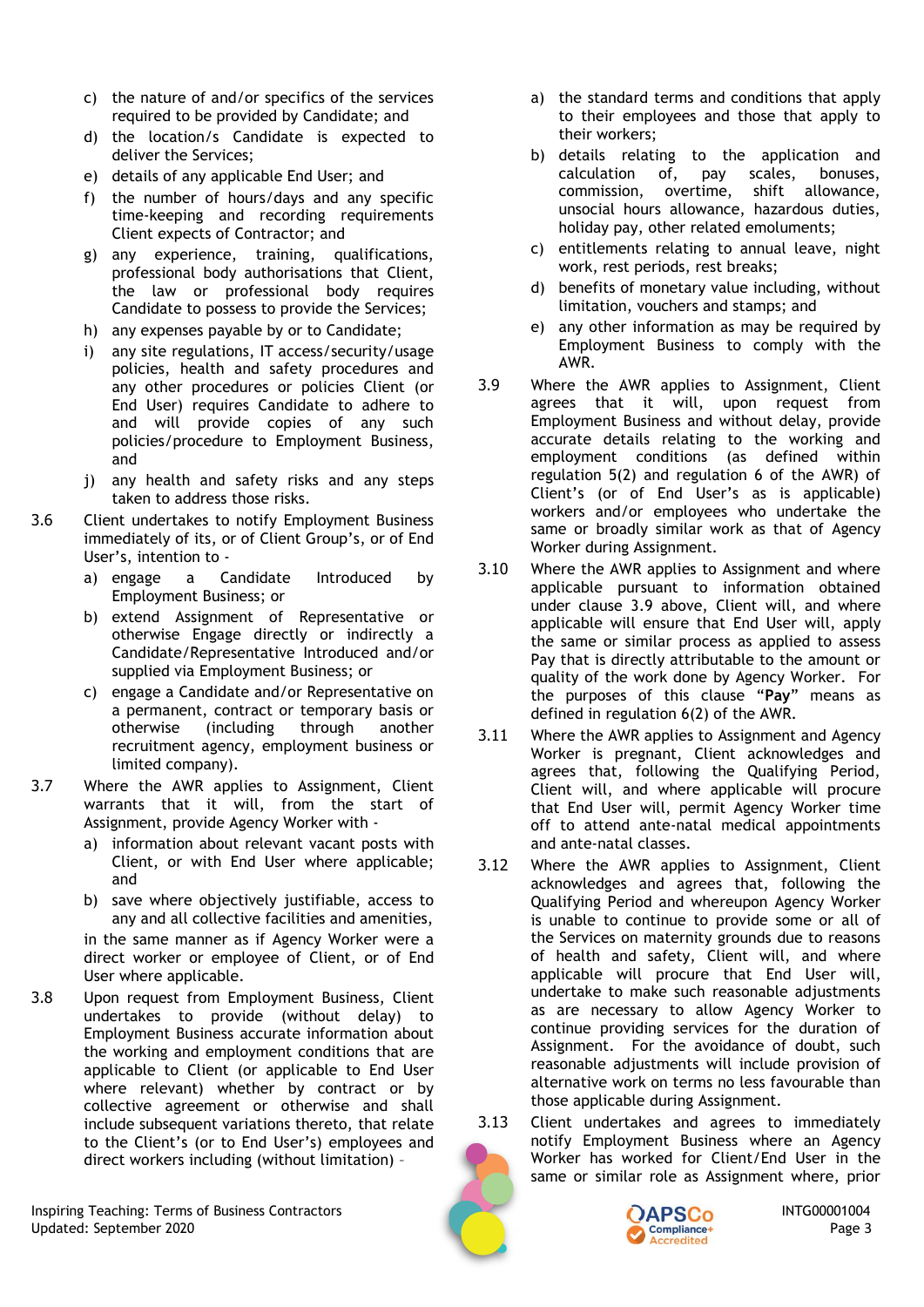to the planned commencement of Assignment, such role is within the Qualifying Period.

- 3.14 Client warrants and undertakes that it will not, and where applicable will procure that End User will not, seek to deny Agency Worker's entitlement to rights under the AWR by virtue of the structure of assignments and shall at all times comply with regulation 9 of the AWR.
- <span id="page-3-0"></span>3.15 Where Off-Payroll applies to Client, Client undertakes and agrees to assess the working practices of Services to be provided during Assignment and to notify Employment Business of the results of such assessment prior to the commencement of Assignment.
- <span id="page-3-1"></span>3.16 Where Off-Payroll applies to Client or applies to End User, Client undertakes and agrees to provide any information reasonably requested at any time by Employment Business promptly in order to assist Employment Business to comply with Off-Payroll.
- <span id="page-3-5"></span><span id="page-3-4"></span>3.17 Client undertakes and agrees to notify Employment Business in the event of changes to information provided under clauses [3.15](#page-3-0) or [3.16](#page-3-1) that occur during the term of Assignment.
- 3.18 Client warrants and undertakes that all information it provides to Employment Business under these Terms is true and accurate.

#### **4. Employment Business's Obligations**

- 4.1 Employment Business shall use reasonable endeavours to introduce Candidates to Client who meet Client's stated requirements.
- 4.2 Where Employment Business and Client have agreed that Employment Business will supply Client with the services of a particular Candidate, Employment Business will give Client a Contractor Schedule confirming the name of Contractor and Representative, the agreed pay rates/fees, duration of Assignment, description of the Services, notice periods and any other relevant details communicated and agreed between the parties.
- 4.3 Employment Business shall use reasonable endeavours to ensure that Contractor and Representative co-operates with Client and complies with all Client's reasonable and lawful instructions.
- 4.4 Employment Business shall use reasonable endeavours to ensure that Contractor enters into an agreement which contains an obligation on Contractor and Representative to assign to Employment Business (for onward assignment to Client) or directly to Client (as directed by Client to Employment Business), Contractor's and Representative's intellectual property rights of whatever nature and, if capable of registration, whether registered or not, in all documents or other material and data or other information and processes provided or created by Contractor and Representative in the provision of the Services.

Inspiring Teaching: Terms of Business Contractors **INTG00001004 CAPSCo** INTG00001004 Updated: September 2020 Page 4

<span id="page-3-2"></span>4.5 Employment Business shall use reasonable endeavours to ensure that Contractor enters into an agreement which contains an obligation on Contractor and Representative to keep confidential all confidential information of Client obtained during Assignment. For the purposes of this clause [4.5,](#page-3-2) confidential information is confidential if it is clearly marked confidential or if Client states it is confidential clearly in writing to Representative.

#### **5. Charges/Fees**

- <span id="page-3-3"></span>5.1 Client agrees to pay Employment Business's charges for the Introduction of and for the services of Contractors/Candidates that are calculated as Contractors'/Candidates' charge rate plus a service fee of 20% mark-up on Contractors/Candidates charge rate, unless otherwise set out in the relevant Contractor Schedule.
- 5.2 Signature by Client (or by End User where applicable) of timesheets or other verification of hours or days worked is confirmation of the amount of time worked by Representative and of satisfaction with the Services provided. Failure to sign/authorise the timesheet does not absolve Client of its obligation to pay the charges for the Services provided by Representative on behalf of Contractor.
- 5.3 If Client is unable to sign a timesheet (or other agreed method of verification of hours/days) produced for authentication by Representative because Client disputes the amount of time claimed, then Client will notify Employment Business within two working days from the presentation to the client of the claimed hours/days for verification and will co-operate fully and in a timely fashion with Employment Business, including providing documentary evidence of the hours/days worked by Representative, to enable Employment Business to establish what periods of time, if any, Representative worked.
- 5.4 With reference to clause [3.11,](#page-2-1) where such time off to attend ante-natal medical appointments and ante-natal classes falls within the normal working periods of Agency Worker during Assignment, Client agrees to pay Employment Business's charges, in accordance with clause [5.1,](#page-3-3) for such periods whether by inclusion of such time on a timesheet or otherwise.
- <span id="page-3-6"></span>5.5 There are no refunds or rebates payable by Employment Business to Client (or to Client Group or, for the avoidance of doubt, End User) in respect of Employment Business's charges.
- <span id="page-3-7"></span>5.6 Client agrees to pay Employment Business all reasonable business expenses incurred by Contractor/Representative in the provision of the Services as agreed within Contractor Schedule.

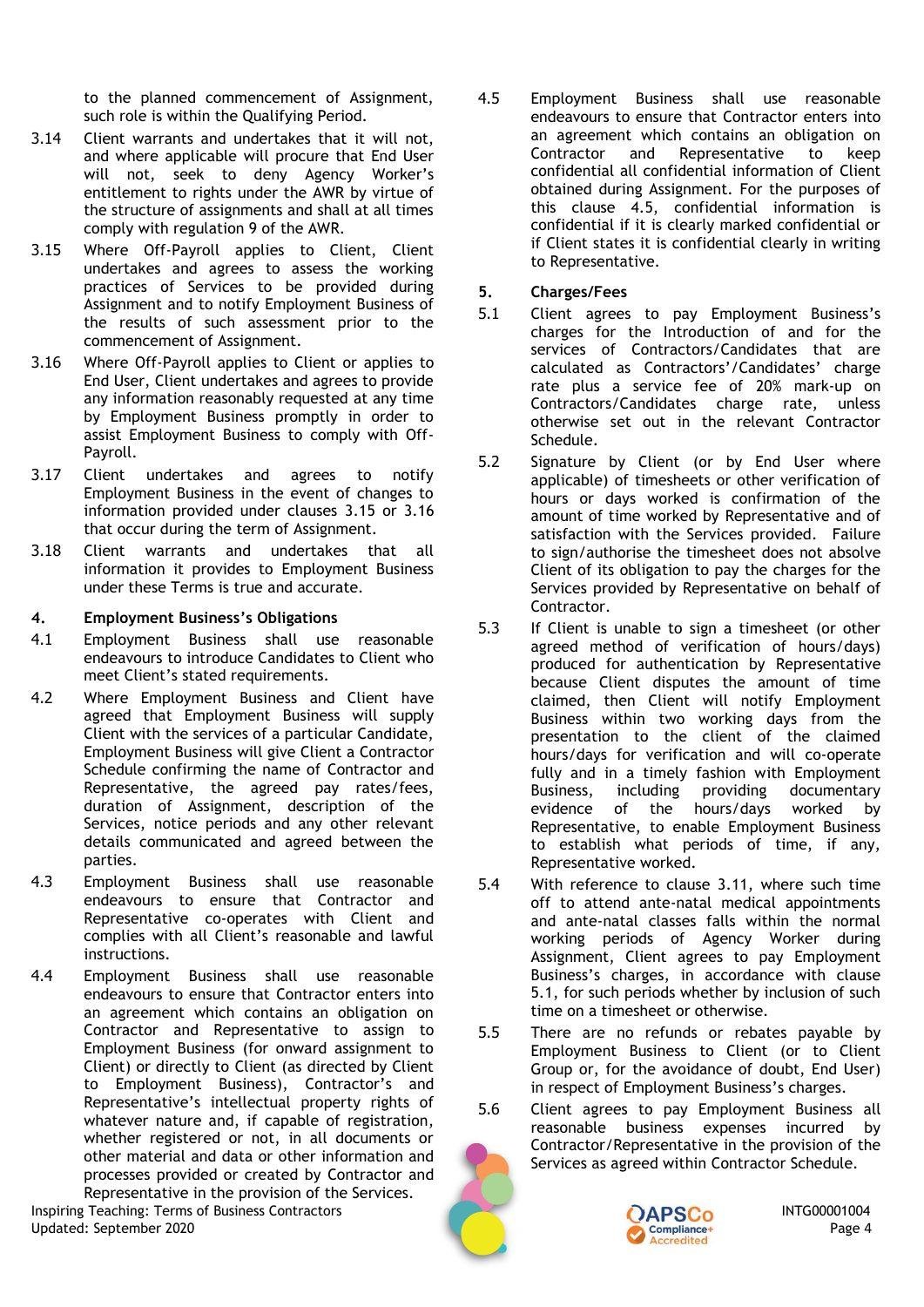- 5.7 In the event notification in accordance with [3.15](#page-3-0) is provided to Employment Business after the commencement of Assignment or in the event of information provided in accordance with clauses [3.16](#page-3-4) and [3.17,](#page-3-5) Client agrees and accepts that Employment Business is entitled to vary its charge to Client in order to comply with Off-Payroll.
- 5.8 VAT will be payable in addition to charges/fees.
- 5.9 Client acknowledges and agrees that Employment Business may, upon notice, increase the charge rate set out in under clause [5.1](#page-3-3) (or as set out in the relevant Contractor Schedule if applicable) in order to comply with the AWR or with Off-Payroll.
- <span id="page-4-3"></span>5.10 Client acknowledges that it has no right to setoff, withhold or deduct monies from sums due to Employment Business under these Terms.
- <span id="page-4-0"></span>**6. Invoices**
- <span id="page-4-2"></span>6.1 Employment Business will raise invoices weekly (unless otherwise specified in Contractor Schedule) in respect of the charges payable and Client agrees to pay such invoices within thirty days (30) of the date of the invoice, unless otherwise specified in Contractor Schedule.
- 6.2 All invoices will be deemed to be accepted in full by Client unless Client notifies Employment Business in writing within five days of the amount Client disputes and the reason Client disputes that amount. In the event Client does so notify Employment Business that it wishes to dispute part of an invoice, Client agrees to pay the undisputed part of the invoice within the agreed payment terms and will co-operate fully with Employment Business in order to resolve the dispute as quickly as possible.
- 6.3 Employment Business reserves the right to charge interest on invoiced amounts overdue at the statutory rate as prescribed pursuant to Section 6 of the Late Payment of Commercial Debts (Interest) Act 1998 (and as may be calculated using the calculator on the website: [www.payontime.co.uk\)](http://www.payontime.co.uk/) from the due date until the date payment is received in cleared funds and to charge compensation and further recovery costs in accordance with the Late Payment of Commercial Debts Regulations 2013.

#### **7. Termination of Assignments**

- <span id="page-4-1"></span>7.1 Client may instruct Employment Business, in writing, to end the Services of Contractor immediately in the event of substantial nonperformance or serious misconduct by Contractor, provided that Client provides detailed, written confirmation of the nonperformance and/or misconduct.
- 7.2 Employment Business may end any Assignment immediately by giving Client notice in writing if Client is in material breach of these Terms.

Inspiring Teaching: Terms of Business Contractors **INTG00001004 CAPSCo** INTG00001004 Updated: September 2020 Page 5

- <span id="page-4-6"></span>7.3 Either party may terminate Assignment prior to the end of Assignment by giving not less than 4 weeks' notice in writing, or such other period of notice as agreed and set out in the relevant Contractor Schedule.
- 7.4 When notice of termination of Assignment is served by Client, payment for each week of notice will be based on the specified hours/days agreed in Contractor Schedule or actual hours worked by Representative, whichever the greater. Client agrees to make payment in accordance with clauses **Error! Reference source not found.** and [6](#page-4-0) above irrespective of whether or not Contractor continues to provide the Services during this notice period.
- 7.5 In any event of termination of Assignment pursuant to clause [7.1 above,](#page-4-1) Employment Business shall use reasonable endeavours to provide an alternative Contractor and/or Representative within fourteen days that in the reasonable opinion of Employment Business is suitable to provide the Services.
- 7.6 These Terms may be terminated by either party by giving to the other immediate notice in the event that either Employment Business or Client goes into liquidation, becomes bankrupt or enters into an arrangement with creditors or has a receiver or administrator appointed or where Employment Business has reasonable grounds to believe Client will not pay Employment Business's invoice within the payment terms agreed within clause [6.1.](#page-4-2)
- 7.7 Employment Business may substitute Contractor and/or any Representative with another suitably qualified and similarly skilled Contractor and/or Representative with reasonable notice at its absolute discretion.
- 7.8 Employment Business may, at its absolute discretion and at any time, terminate Assignment upon immediate notice where in the opinion of Employment Business Contractor and/or Representative is no longer suitable to provide the Services.
- 7.9 Following termination (howsoever arising) of these Terms, the provisions contained within clauses [0,](#page-0-0) [2,](#page-1-0) [3.6,](#page-2-2) [3.8,](#page-2-3) [3.9,](#page-2-0) [3.10,](#page-2-4) [5.5,](#page-3-6) [5.6,](#page-3-7) [5.10,](#page-4-3) [6,](#page-4-0) [8,](#page-4-4) [9,](#page-5-0) [10,](#page-5-1) [11,](#page-6-0) [12,](#page-6-1) [13,](#page-7-0) [14](#page-7-1) and [15](#page-7-2) will continue in full force and effect.

#### <span id="page-4-4"></span>**8. Engagement of Representatives by Client or Third Parties**

- <span id="page-4-5"></span>8.1 Subject to clause [9.1,](#page-5-2) Client agrees that when Client or Client Group or End User
	- a) employs a Representative or
	- b) Engages a Representative, other than through Employment Business,

either during Assignment or within the Quarantine Period, Client agrees to notify Employment Business of that Engagement and

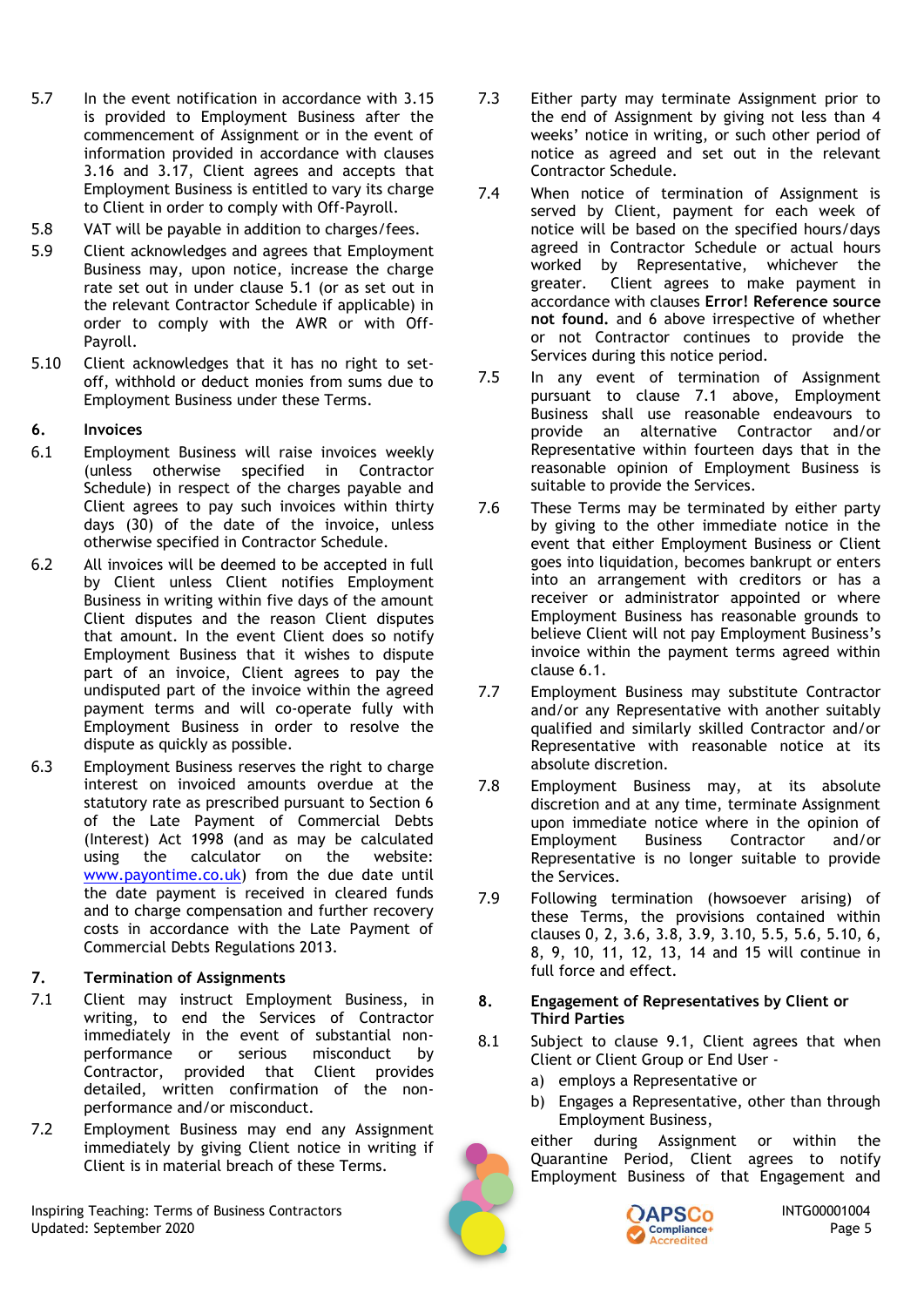agrees to pay Employment Business the Transfer Fee stated in Contractor Schedule irrespective of the planned duration of the Engagement. No refund of the Transfer Fee will be paid in the event that the Engagement subsequently terminates.VAT is payable in addition to any fee due.

- <span id="page-5-4"></span>8.2 Subject to clause [9.2,](#page-5-3) where there has been an Introduction of a Candidate to Client which does not immediately result in the supply of the services of that Candidate by Employment Business to Client, but which later leads to an Engagement of Candidate by Client or by Client Group or by End User (howsoever arising) within 6 months from the date of Introduction, Client agrees to notify Employment Business of that Engagement and agrees to pay the Transfer Fee in accordance with clause [8.1](#page-4-5) above. VAT, where applicable, is payable in addition to any fee due.
- 8.3 All Introductions are confidential. If Client passes details of a Candidate and/or Contractor and/or Representative to any third party (including, for the avoidance of doubt, Client Group or End User) resulting in the Engagement of that Candidate and/or Contractor and/or Representative, then Client agrees to pay the Transfer Fee. VAT, where applicable, is payable in addition to any fee due.
- 8.4 Client acknowledges and agrees that where it fails to notify Employment Business of the actual Remuneration/fees it (or where applicable, Client Group or End User) intends to (directly or indirectly) pay Candidate/Representative, Employment Business will be entitled to calculate the Transfer Fee based on comparable market rates for similar roles.
- 8.5 For the avoidance of doubt, no refund of the Transfer Fee will be paid in the event that the Engagement subsequently terminates.

#### <span id="page-5-0"></span>**9. Alternative Hire Period**

- <span id="page-5-2"></span>9.1 Where the Conduct Regulations apply, as an alternative to the Transfer Fee agreed in clause [8.1](#page-4-5) Client may provide Employment Business with written notice in accordance with clause [7.3](#page-4-6) above and to require Employment Business to supply the services of Representative to Client for a further period set out as the Alternative Hire Period within Contractor Schedule, during which period Client will pay the charges agreed pursuant to clause [5.1](#page-3-3) above.
- <span id="page-5-3"></span>9.2 Where the Conduct Regulations apply, as an alternative to the Transfer Fee agreed in clause [8.2,](#page-5-4) Client may provide Employment Business with five (5) days written notice to require Employment Business to supply the services of Candidate to Client for the Alternative Hire Period agreed in Contractor Schedule, during which period Client agrees to pay the charges agreed pursuant to clause [5.1](#page-3-3) above or where

Inspiring Teaching: Terms of Business Contractors **Inspiring Teaching: Terms** of Business Contractors **INTG00001004** Updated: September 2020 Page 6

none agreed, pursuant to market rate in the sole opinion of Employment Business.

- 9.3 Upon completion of the entire duration of Alternative Hire Period and the payment in full of invoices relating thereto, Client may engage with Candidate/Representative directly or indirectly without any additional payment to Employment Business.
- 9.4 Where Client does not give such notice as required within clauses [9.1](#page-5-2) and [9.2 above](#page-5-3) before Candidate/Representative is Engaged, Client acknowledges and agrees that Transfer Fee will become due in full to Employment Business.
- 9.5 Pursuant to clauses [9.1](#page-5-2) and [9.2](#page-5-3) above, a Contractor Schedule will be issued by Employment Business and these Terms will continue in full force and effect during the Alternative Hire Period.
- 9.6 In the event Candidate/Representative ceases to provide services for whatever reason during the Alternative Hire Period, Client acknowledges and agrees that the Transfer Fee will become due, minus the portion directly relating to the gross profit of Employment Business paid by Client to Employment Business during the period of the Alternative Hire Period that Candidate/Representative completed.
- 9.7 For the avoidance of doubt, there will be no refund of any fees or charges paid by Client to Employment Business in relation to the Alternative Hire Period and/or Transfer Fee.

#### <span id="page-5-1"></span>**10. Data Protection**

- 10.1 For the purposes of this clause [10](#page-5-1) "**Data Subject**" means as set out in, and will be interpreted in accordance with Data Protection Legislation. For the avoidance of doubt, Data Subject includes Candidate and Representative.
- 10.2 The parties hereto acknowledge that Employment Business is a Data Controller in respect of the Personal Data of Candidate/Representative and provides such Personal Data to Client in accordance with the Data Protection Legislation for the purposes anticipated by these Terms.
- 10.3 The parties hereto acknowledge that Client is a Data Controller but the parties hereto are not Joint Controllers (as defined within Data Protection Legislation) save where a specific agreement is made to that effect between the parties hereto.
- 10.4 The parties hereto agree that the Representative is not Client's Data Processor (as defined within Data Protection Legislation) save where agreed otherwise within a Contractor Schedule and subject to additional terms and conditions.
- 10.5 The parties hereto warrant to each other that any Personal Data relating to a Data Subject, whether provided by Client, Employment Business or by Candidate or Representative, will be used,

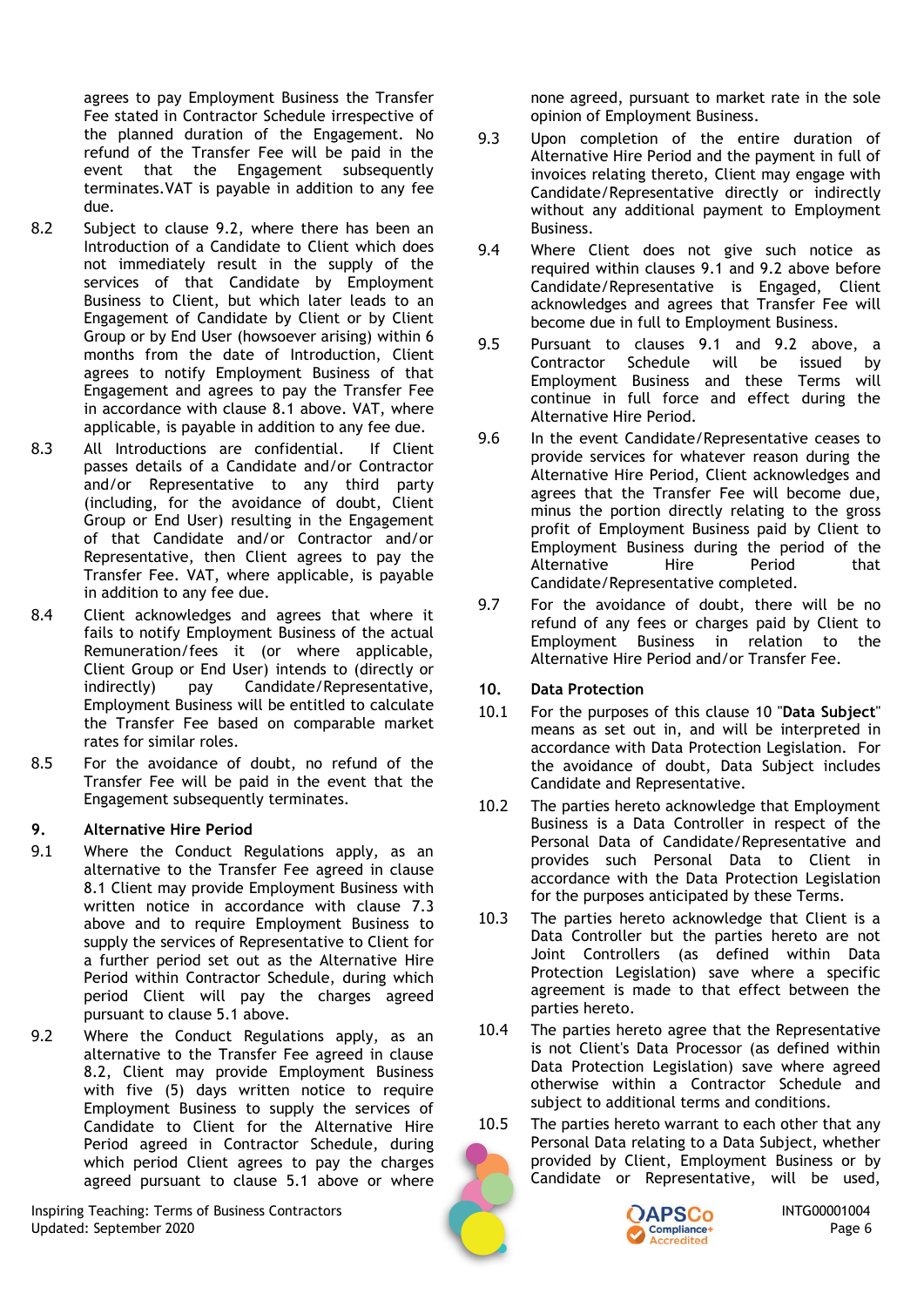Processed and recorded by the receiving party in accordance with Data Protection Legislation.

- 10.6 The parties hereto will take appropriate technical and organisational measures to adequately protect all Personal Data against accidental loss, destruction or damage, alteration or disclosure.
- 10.7 Client will
	- a) comply with the instruction of the Employment Business as regards the transfer/sharing of data between the parties hereto. If Client requires Personal Data not already in its control to be provided by Employment Business, Client will set out their legal basis for the request of such data and accept that Employment Business may refuse to share/transfer such Personal Data where, in the reasonable opinion of Employment Business, it does not comply with its obligations in accordance with Data Protection Legislation;
	- b) not cause Employment Business to breach any of their obligations under the Data Protection Legislation.
- 10.8 In the event Client becomes aware of an actual or any reasonably suspected Personal Data Breach, it will immediately notify Employment Business and will provide Employment Business with a description of the Personal Data Breach, the categories of data that was the subject of the Personal Data Breach and the identity of each Data Subject affected and any other information the Employment Business reasonably requests relating to the Personal Data Breach.
- 10.9 In the event of a Personal Data Breach, Client will promptly (at its own expense) provide such information, assistance and cooperation and do such things as Employment Business may request to
	- a) investigate and defend any claim or regulatory investigation;
	- b) mitigate, remedy and/or rectify such breach; and
	- c) prevent future breaches.

and will provide Employment Business with details in writing of all such steps taken.

- 10.10 Client will not release or publish any filing, communication, notice, press release or report concerning any Personal Data Breach without the prior written approval of Employment Business.
- 10.11 Client agrees it will only Process Personal Data of Candidate or of Representative for the agreed purpose of provision of Services pursuant to these Terms.
- 10.12 Client will provide evidence of compliance with clause [10](#page-5-1) upon request from Employment Business.

## <span id="page-6-0"></span>**11. Liability**

- 11.1 Employment Business shall use reasonable endeavours to ensure Representative has the required standard of skill, integrity and reliability; nevertheless, Employment Business is not liable for any loss, expense, damage or delay arising from and in connection with any failure on the part of Contractor or their Representative to perform the Services nor for any negligence whether wilful or otherwise, dishonesty, fraud, acts or omissions, misconduct or lack of skill of Contractor or of their Representative howsoever arising.
- 11.2 All Contractors are engaged under contracts for services. They are not the employees of Employment Business.
- 11.3 Client will comply, and will procure that End User will comply, in all respects with all relevant statutes, by-laws and legal requirements including provision of adequate public liability insurance in respect of Representative where appropriate. Client agrees to allow and reasonably assist Employment Business in complying with its legal obligations regarding the introduction of Candidate/s and supply of Services by Contractor/s.
- 11.4 Employment Business is providing resourcing services comprising of sourcing, introduction of Candidates and payment of fees to Contractor in relation to Services performed by Representative and accordingly, Employment Business does not accept any liability, howsoever arising, for the quality of services provided by Representative and Contractor, save for death or personal injury caused by Employment Business's direct negligence.
- 11.5 Save where required by law, the parties hereto are not liable for
	- a) any loss of profits, loss of business, loss of revenue, depletion of goodwill, pure economic loss, loss of anticipated savings, damages, charges, expenses and/or similar losses; or
	- b) any special, indirect or consequential losses;
- 11.6 Save as required by law, the sole aggregate liability of Employment Business to Client arising in connection with these Terms will be limited to ten thousand pounds sterling £10,000.

## <span id="page-6-1"></span>**12. Indemnity**

- 12.1 Client agrees to indemnify and keep indemnified Employment Business against any costs, claims or liabilities incurred directly or indirectly by Employment Business arising out of or in connection with these Terms including (without limitation) as a result of:
	- a) any breach of these Terms by Client (including its employees, subcontractors and agents); and



Inspiring Teaching: Terms of Business Contractors **INTG00001004 CAPSCo** INTG00001004 Updated: September 2020 Page 7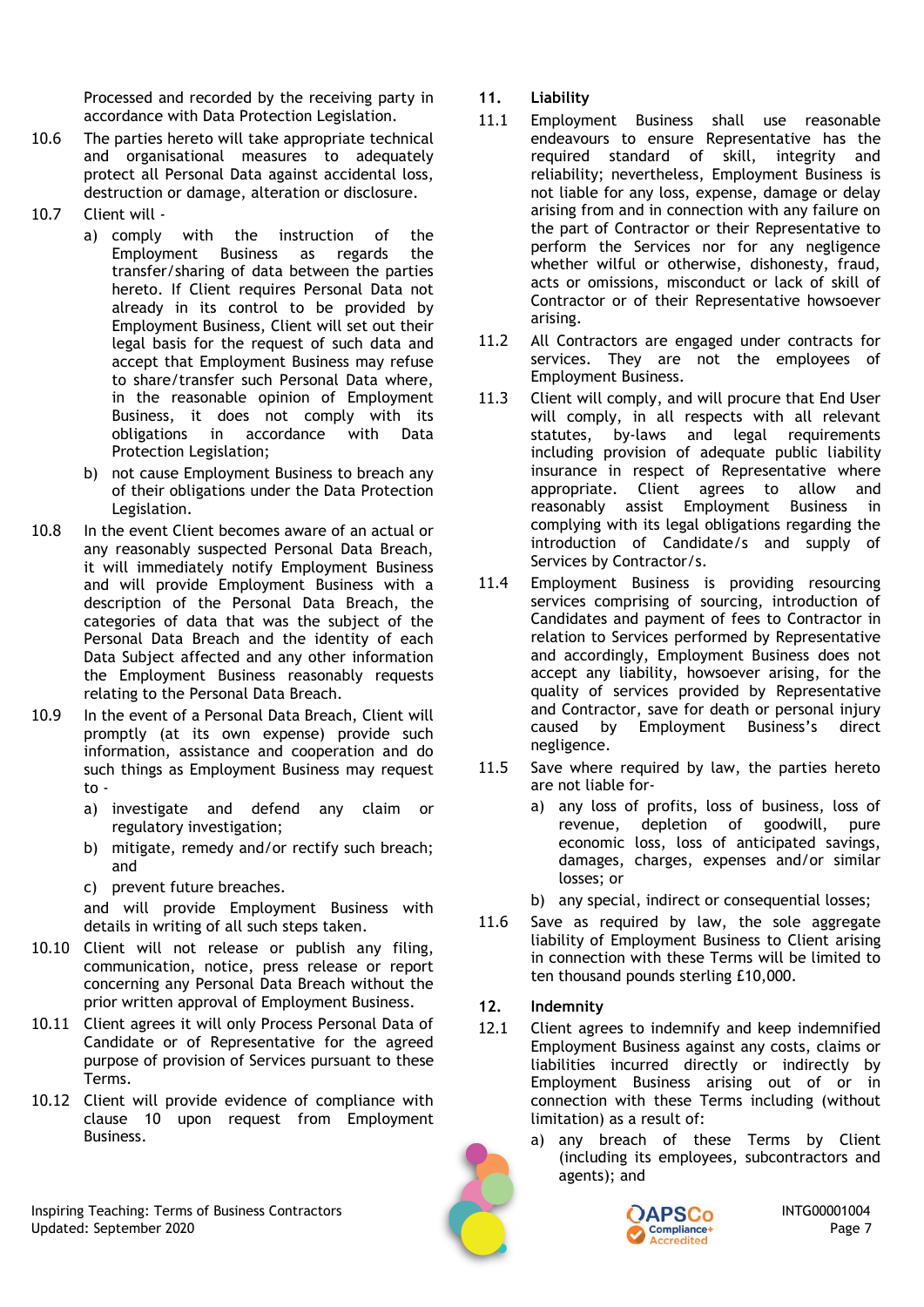b) any breach by Client, or any of its employees or agents, of any applicable statutory provisions (including, without limitation, any statutory provisions prohibiting or restricting discrimination or other inequality of opportunity).

## <span id="page-7-0"></span>**13. General**

- 13.1 Employment Business is not liable for any delay or failure in performance of its obligations to Client where this arises from matters outside its reasonable control.
- 13.2 Any failure by Employment Business to enforce at any particular time any one or more of these Terms will not be deemed a waiver of such rights or of the right to enforce these Terms subsequently.
- 13.3 If any provision, clause or part-clause of these Terms is held to be invalid, void, illegal or otherwise unenforceable by any judicial body, the remaining provisions of these Terms will remain in full force and effect to the extent permitted by law.
- 13.4 No provision of these Terms will be enforceable by any person who is not a party to it pursuant to the Contract (Rights of Third Parties) Act 1999 ("the Act"). This does not, however, affect any right or remedy of a third party that exists or is available independently of the Act.
- 13.5 Without prejudice to clause [2.2,](#page-1-1) whereupon these Terms and/or Contractor Schedule/s are executed by the signature of duly authorised representatives of the parties this forms a binding agreement and will supersede all previous agreements or representations whether written or oral including without limitation Client's terms and conditions, purchase order or other Client documents with respect to the provision of services set out herein provided by Employment Business. These Terms may not be modified or amended except in writing and signed by a duly authorised representative of Employment Business.
- 13.6 The parties acknowledge that AWR, Conduct Regulations and Off-Payroll are not inter

dependent and their applicability to Assignment does not determine supervision, direction or control by Client.

## <span id="page-7-1"></span>**14. Notices**

- 14.1 Any notice required to be given under these Terms will be delivered by hand, sent by facsimile, e-mail or prepaid first class post to the recipient at its fax number or address specified in these Terms (or as otherwise notified from time to time to the sender by the recipient for the purposes of these Terms)
- <span id="page-7-3"></span>14.2 Notices in connection with these Terms will be deemed to have been given and served,
	- a) if delivered by hand, at the time of delivery if delivered before 5.00pm on a business day or in any other case at 10.00am on the next business day after the day of delivery;
	- b) if sent by facsimile or by e-mail, at the time of despatch if despatched on a business day before 5.00 p.m. or in any other case at 10.00 a.m. on the next business day after the day of despatch, unless the transmission report indicates a faulty or incomplete transmission or, within the relevant business day, the authorised recipient informs the sender that the facsimile or e-mail message was received in an incomplete or illegible form; or
	- c) if sent by prepaid first class post, 48 hours from the time of posting.

For the avoidance of doubt and for the purpose of this clause [14.2](#page-7-3), a "business day" will mean any day excluding Saturday, Sunday and public holidays.

## <span id="page-7-2"></span>**15. Governing Law**

15.1 These Terms shall be construed in accordance with the laws of England and Wales and all disputes, claims or proceedings between the parties relating to the validity, construction or performance of these Terms shall be subject to the exclusive jurisdiction of the courts of England and Wales.



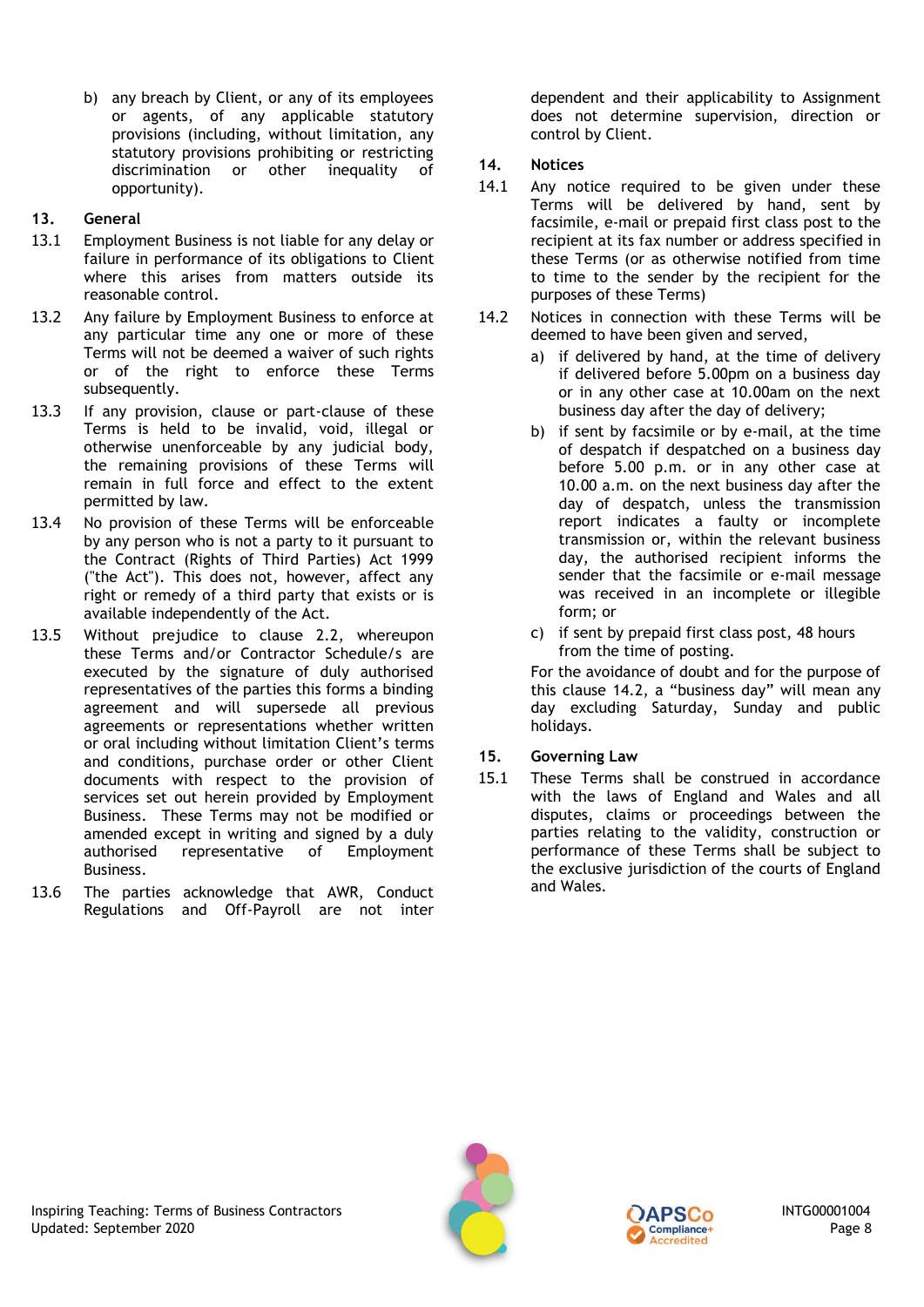## **Contractor Schedule**

**This Contractor Schedule is subject to the main body of the Standard Terms of Business Supply of Contractor Services to Clients. In the event of conflict between the main body of the terms of business and this Contractor Schedule, the main body of the terms of business will apply save where expressly provided for within the main body of the terms of business or where a variation is agreed by both parties below.**

| <b>Client Information</b>                                                             |                                                                                                                               |  |
|---------------------------------------------------------------------------------------|-------------------------------------------------------------------------------------------------------------------------------|--|
| <b>Client Company Name</b>                                                            |                                                                                                                               |  |
| <b>Client Company Registered</b><br>Address                                           |                                                                                                                               |  |
| <b>Client Company Registration</b><br><b>Number</b>                                   |                                                                                                                               |  |
| Location/s where Services are to<br>be delivered                                      | To be agreed locally by Contractor and Client                                                                                 |  |
| Client hiring/line manager                                                            |                                                                                                                               |  |
| <b>Contact Number for Client</b><br>hiring/line manager                               |                                                                                                                               |  |
| <b>Invoicing Address</b>                                                              |                                                                                                                               |  |
| <b>Contractor Services Information</b>                                                |                                                                                                                               |  |
| Name of Contractor Company                                                            |                                                                                                                               |  |
| Representative of Contractor                                                          |                                                                                                                               |  |
| Description of the Services                                                           | Teaching Supply Service / Teaching Assistant Supply Services                                                                  |  |
| Off-Payroll Applicable                                                                | Not applicable.                                                                                                               |  |
| Start of Assignment                                                                   |                                                                                                                               |  |
| End of Assignment                                                                     |                                                                                                                               |  |
| Mandatory qualifications<br>experience, training, professional<br>body authorisations | None specified by Client                                                                                                      |  |
| Specific hours/days/time keeping<br>requirements                                      | Standard School Working Hours e.g. 8:30 - 9:30 unless informed<br>otherwise / different on the Booking Confirmation Form      |  |
| Notice period for Client to<br>terminate Assignment                                   | 4 weeks                                                                                                                       |  |
| Notice period for Employment<br>Business to terminate Assignment                      | 4 weeks                                                                                                                       |  |
| <b>Contractor Opted-Out</b>                                                           | No                                                                                                                            |  |
| <b>Charges Information</b>                                                            |                                                                                                                               |  |
| Employment Business Charge -<br>standard hours                                        | Contractor charge + EB service fee of 20% mark-up                                                                             |  |
| Employment Business Charge -<br>non-standard hours                                    | Hours worked over standard school working hours will be at 1 <sup>1</sup> / <sub>2</sub><br>x the Charge above                |  |
| Call-out / additional fees /<br>expenses                                              | Business expenses, call-out, additional fees paid where agreed<br>in writing (including email) by Client's employee or agent. |  |
| <b>Transfer Fee</b>                                                                   | 25% of base annual salary (or annualised contractor charge<br>rate) plus all taxable emoluments                               |  |
| <b>Alternative Hire Period</b>                                                        | 12 months                                                                                                                     |  |
| Quarantine Period for Opted-Out<br>Contractors                                        | 12 months from the end (howsoever arising) of Assignment                                                                      |  |